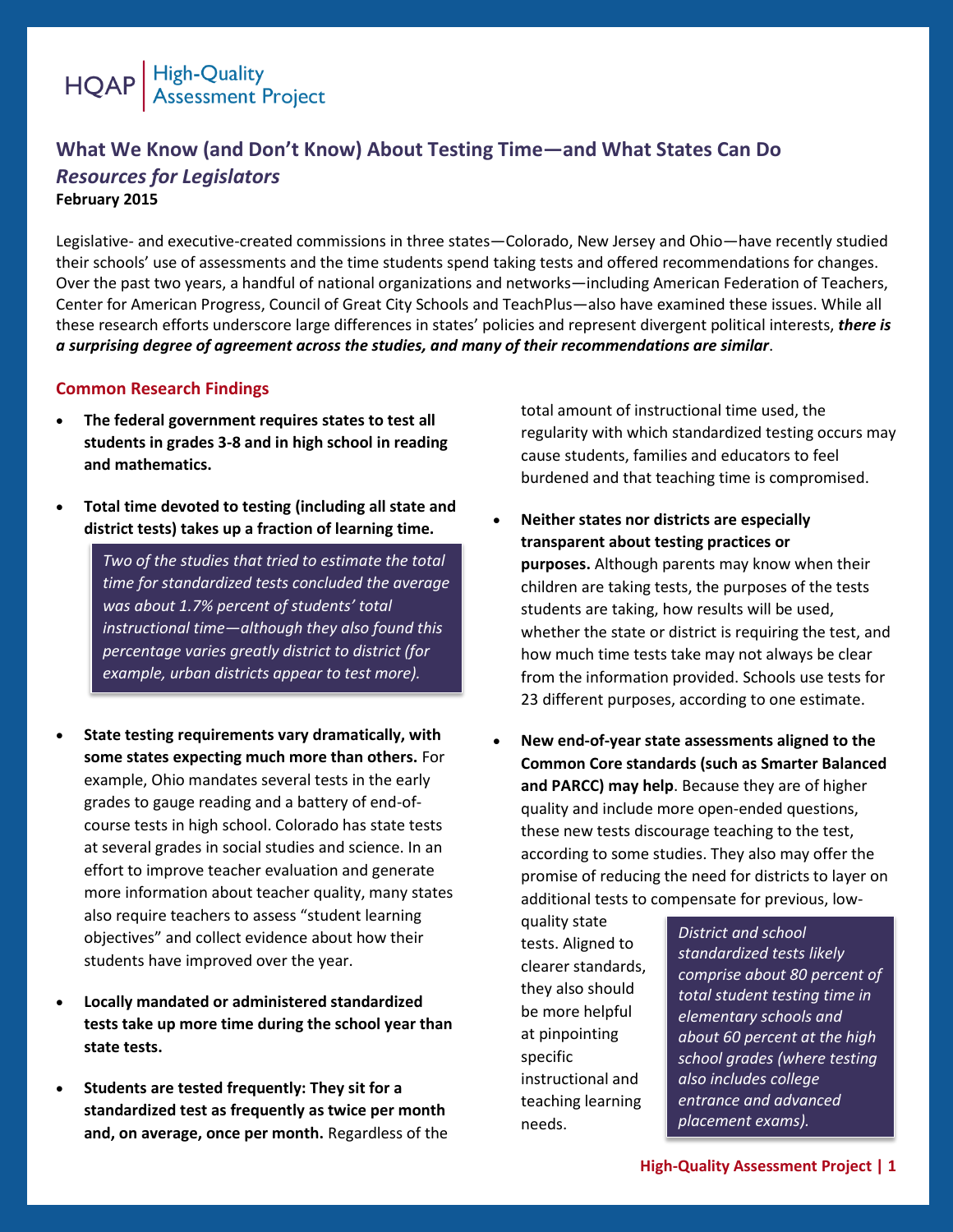

## **Implications for States Initiating Their Own Studies**

- **Examine the purpose, use and consequences for each assessment—not just at the state level but also at the local level—and streamline those that serve the same purpose.** Tests should be used to improve instruction for students and to help improve schools—not solely (or even primarily) to evaluate schools or educators.
- **Engage teachers.** Constructed-response items, essays and other assessments of higher-order thinking take longer than simple multiple choice test items. Most teachers say they want the data the longer items provide to inform their instruction. Thousands of teachers from 48 states last year rated the value of assessments required by their state or district on a teacher created website, Assessment Advisor [\(http://www.assessment-advisor.org/](http://www.assessment-advisor.org/)). Teachers were clear: Not all tests are created equal.
- **Mandating limits to testing time are easier said than done.** Ohio is considering limiting the amount of time students take state and local tests to 2 percent of the school year (and limiting the amount of time spent practicing for tests to 1 percent of the school year). Last April, New York legislators set a 2 percent limit on the amount of classroom time that could be spent on test preparation, or about three and a half days in a school year. However, these percentages are somewhat arbitrary, and it's unclear how states will enforce them. (Recognizing both the challenge of mandating arbitrary testing limits and that interwoven federal, state and local assessment requirements are not easy to untangle, New York is investing significantly to help districts trim their local tests, including through a grant fund for research and innovations. Connecticut also is offering grants to school districts to find ways of reducing local assessment requirements).

#### **What are the Right Questions to Ask?**



States should have a clear vision for their assessment systems and how competing assessment purposes, goals and needs for information come together—but they often don't. An effective state testing study—one that actually leads to actionable recommendations—should examine all tests, not just a single state test, and consider how assessment strategies in the state can be most cohesive and most helpful.

Based on work in Ohio helping legislators and policymakers clarify different accountability goals and information needs from tests, Education First has prepared a separate case study and tool suggesting a framework for guiding assessment conversation and decision-making. (See *[A](https://wiggio.com/yui/folder/stream_file.php?doc_key=JOikwVYMnHrU/fV3FZBcSOjaqKLdKkBOI76se01hOq4=)  [Complicated Conversation: A Framework for Guiding Assessment Conversation and Decision-](https://wiggio.com/yui/folder/stream_file.php?doc_key=JOikwVYMnHrU/fV3FZBcSOjaqKLdKkBOI76se01hOq4=)[Making](https://wiggio.com/yui/folder/stream_file.php?doc_key=JOikwVYMnHrU/fV3FZBcSOjaqKLdKkBOI76se01hOq4=)*)

The tests students take throughout a school year are there for a reason: They have a specific use, have been mandated by a specific federal or state law, generate interim performance data that school districts say they want, are used for placement into special programs, or have specific stakeholders (including teachers) who value them. But these reasons often overlap and contradict, resulting in a layering on of more tests than are needed and tests of varying quality.

Based on how assessment review commissions have operated in other states the past few months, policymakers should consider these issues in creating similar reviews in their own states:

 **Assessment review studies take time (and resources) to be done well.** The information and answers about how much testing is taking place and which tests are used throughout the state are not always readily accessible.